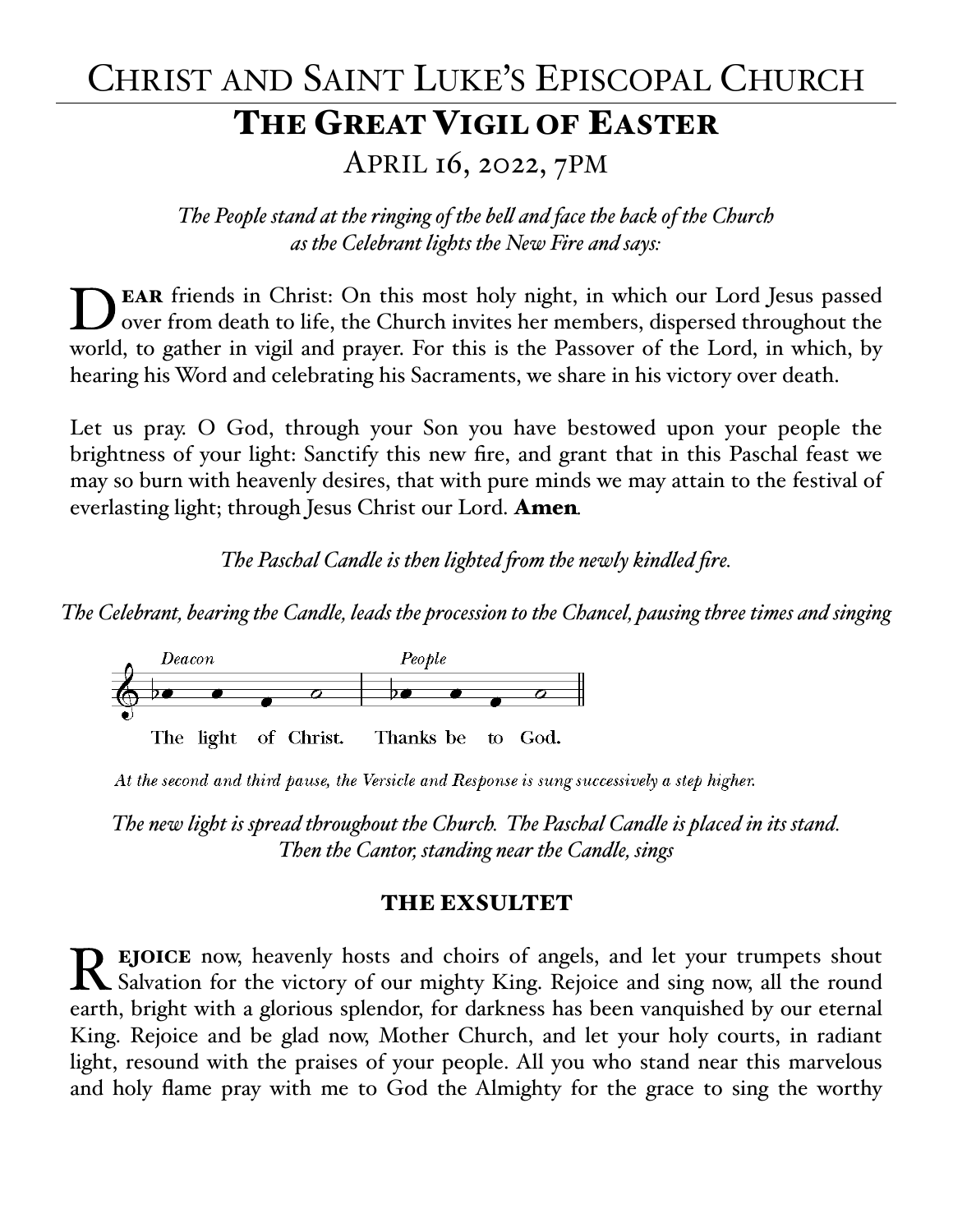praise of this great light; through Jesus Christ his Son our Lord, who lives and reigns with him, in the unity of the Holy Spirit, one God, for ever and ever. Amen*.*

| Cantor        | The Lord be with you.                      |
|---------------|--------------------------------------------|
| People        | And also with you.                         |
| <b>Cantor</b> | Let us give thanks to the Lord our God.    |
| People        | It is right to give God thanks and praise. |

I T is truly right and good, always and everywhere, with our whole heart and mind and voice, to praise you, the invisible, almighty, and eternal God, and your only-begotten Son, Jesus Christ our Lord; for he is the true Paschal Lamb, who at the feast of the Passover paid for us the debt of Adam's sin, and by his blood delivered your faithful people. This is the night, when you brought our fathers, the children of Israel, out of bondage in Egypt, and led them through the Red Sea on dry land. This is the night, when all who believe in Christ are delivered from the gloom of sin, and are restored to grace and holiness of life. This is the night, when Christ broke the bonds of death and hell, and rose victorious from the grave. How wonderful and beyond our knowing, O God, is your mercy and loving-kindness to us, that to redeem a slave, you gave a Son. How holy is this night, when wickedness is put to flight, and sin is washed away. It restores innocence to the fallen, and joy to those who mourn. It casts out pride and hatred, and brings peace and concord. How blessed is this night, when earth and heaven are joined and man is reconciled to God. Holy Father, accept our evening sacrifice, the offering of this candle in your honor. May it shine continually to drive away all darkness. May Christ, the Morning Star who knows no setting, find it ever burning - he who gives his light to all creation, and who lives and reigns for ever and ever. Amen*.*

*Celebrant* Let us hear the record of God's saving deeds in history, how he saved his people in ages past; and let us pray that our God will bring each of us to the fullness of redemption.

*The People extinguish their candles and sit for the Liturgy of the Word.*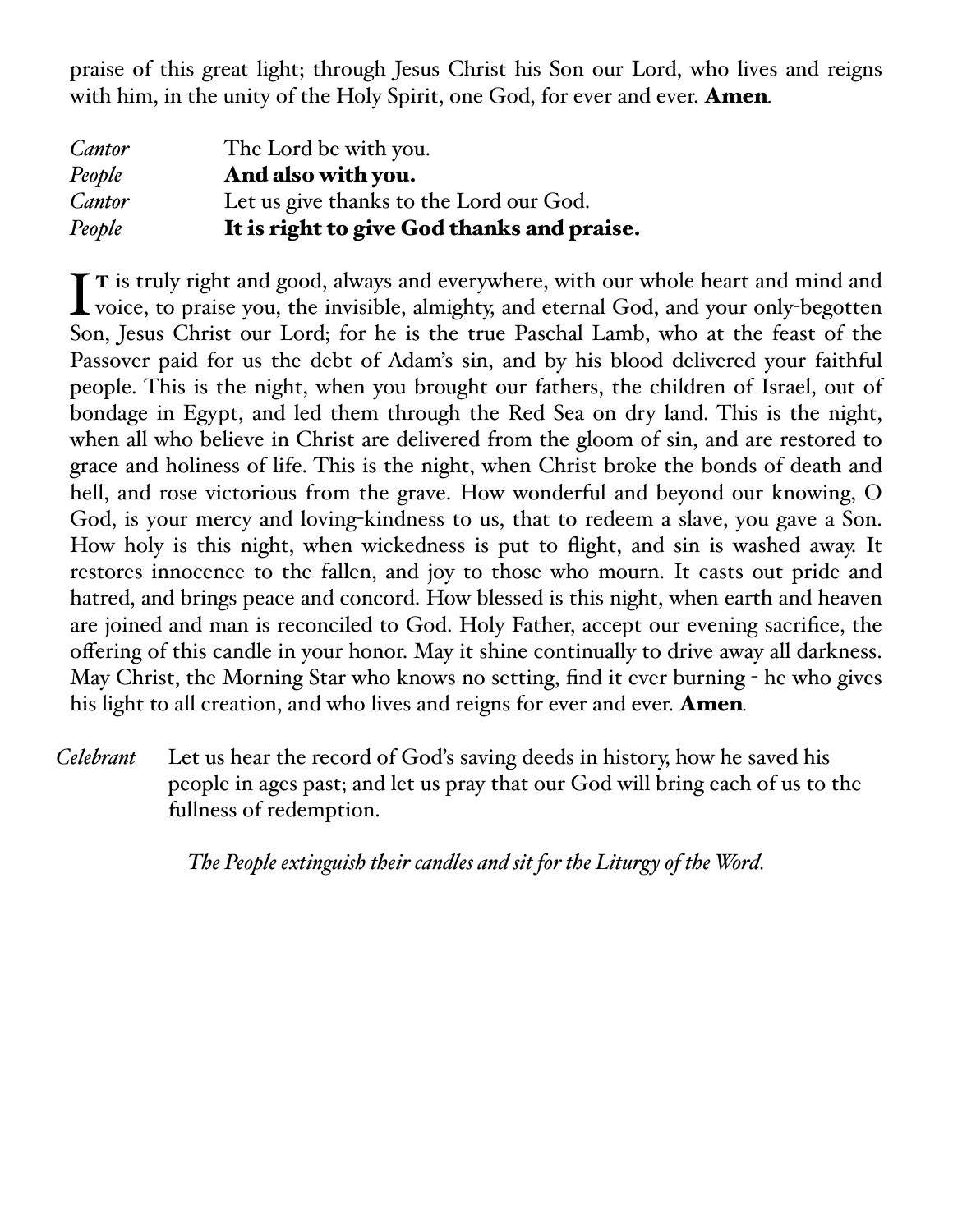# THE LITURGY OF THE WORD

# **I. The story of Creation** Genesis 1:1<sup>--</sup>2:2

IN the beginning when God created the heavens and the earth, the earth was a formless<br>void and darkness covered the face of the deep, while a wind from God swept over the<br>face of the deep of the deep, while a wind from God face of the waters. Then God said, "Let there be light"; and there was light. And God saw that the light was good; and God separated the light from the darkness. God called the light Day, and the darkness he called Night. And there was evening and there was morning, the first day.

And God said, "Let there be a dome in the midst of the waters, and let it separate the waters from the waters." So God made the dome and separated the waters that were under the dome from the waters that were above the dome. And it was so. God called the dome Sky. And there was evening and there was morning, the second day. And God said, "Let the waters under the sky be gathered together into one place, and let the dry land appear." And it was so. God called the dry land Earth, and the waters that were gathered together he called Seas. And God saw that it was good. Then God said, "Let the earth put forth vegetation: plants yielding seed, and fruit trees of every kind on earth that bear fruit with the seed in it." And it was so. The earth brought forth vegetation: plants yielding seed of every kind, and trees of every kind bearing fruit with the seed in it. And God saw that it was good. And there was evening and there was morning, the third day.

And God said, "Let there be lights in the dome of the sky to separate the day from the night; and let them be for signs and for seasons and for days and years, and let them be lights in the dome of the sky to give light upon the earth." And it was so. God made the two great lights—the greater light to rule the day and the lesser light to rule the night and the stars. God set them in the dome of the sky to give light upon the earth, to rule over the day and over the night, and to separate the light from the darkness. And God saw that it was good. And there was evening and there was morning, the fourth day. And God said, "Let the waters bring forth swarms of living creatures, and let birds fly above the earth across the dome of the sky." So God created the great sea monsters and every living creature that moves, of every kind, with which the waters swarm, and every winged bird of every kind. And God saw that it was good. God blessed them, saying, "Be fruitful and multiply and fill the waters in the seas, and let birds multiply on the earth." And there was evening and there was morning, the fifth day.

And God said, "Let the earth bring forth living creatures of every kind: cattle and creeping things and wild animals of the earth of every kind." And it was so. God made the wild animals of the earth of every kind, and the cattle of every kind, and everything that creeps upon the ground of every kind. And God saw that it was good. Then God said, "Let us make humankind in our image, according to our likeness; and let them have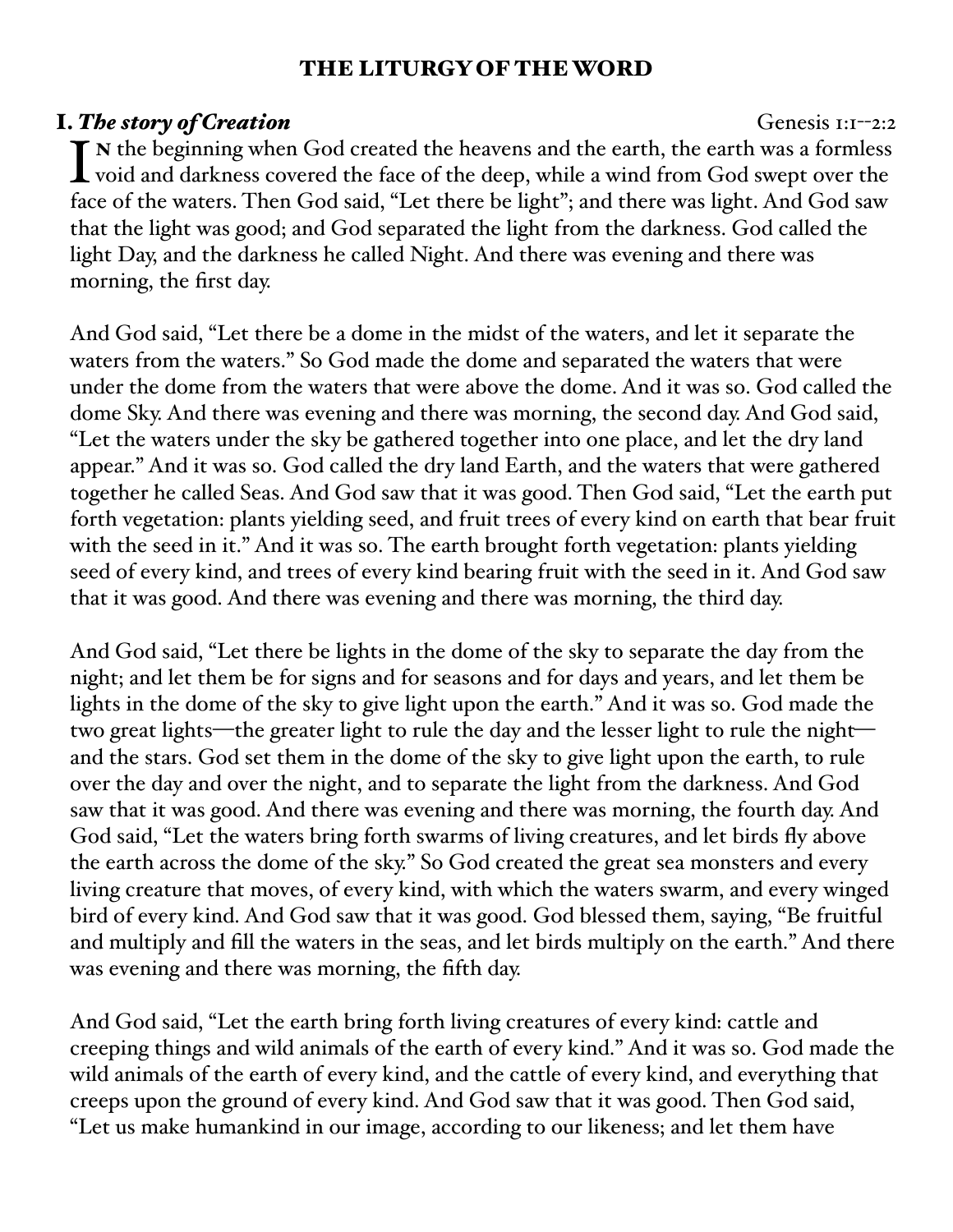dominion over the fish of the sea, and over the birds of the air, and over the cattle, and over all the wild animals of the earth, and over every creeping thing that creeps upon the earth."

So God created humankind in his image, in the image of God he created them; male and female he created them. God blessed them, and God said to them, "Be fruitful and multiply, and fill the earth and subdue it; and have dominion over the fish of the sea and over the birds of the air and over every living thing that moves upon the earth." God said, "See, I have given you every plant yielding seed that is upon the face of all the earth, and every tree with seed in its fruit; you shall have them for food. And to every beast of the earth, and to every bird of the air, and to everything that creeps on the earth, everything that has the breath of life, I have given every green plant for food." And it was so. God saw everything that he had made, and indeed, it was very good. And there was evening and there was morning, the sixth day.

Thus the heavens and the earth were finished, and all their multitude. And on the seventh day God finished the work that he had done, and he rested on the seventh day from all the work that he had done.

Hear what the Spirit is saying to God's People. Thanks be to God.

**Psalm 36:5-10** *Sung by the Choir. Plainsong* 

5 Your love, O LORD, reaches to the heavens, \* and your faithfulness to the clouds.

6 Your righteousness is like the strong mountains, your justice like the great deep; \* you save both man and beast, O LORD.

- 7 How priceless is your love, O God! \* your people take refuge under the shadow of your wings.
- 8 They feast upon the abundance of your house; \* you give them drink from the river of your delights.
- 9 For with you is the well of life, \*

and in your light we see light.

10 Continue your loving-kindness to those who know you, \* and your favor to those who are true of heart.

*Celebrant* Let us pray. *Please stand.* GOD, who wonderfully created, and yet more wonderfully restored, the dignity of human nature: Grant that we may share the divine life of him who humbled himself to share our humanity, your Son Jesus Christ our Lord. Amen.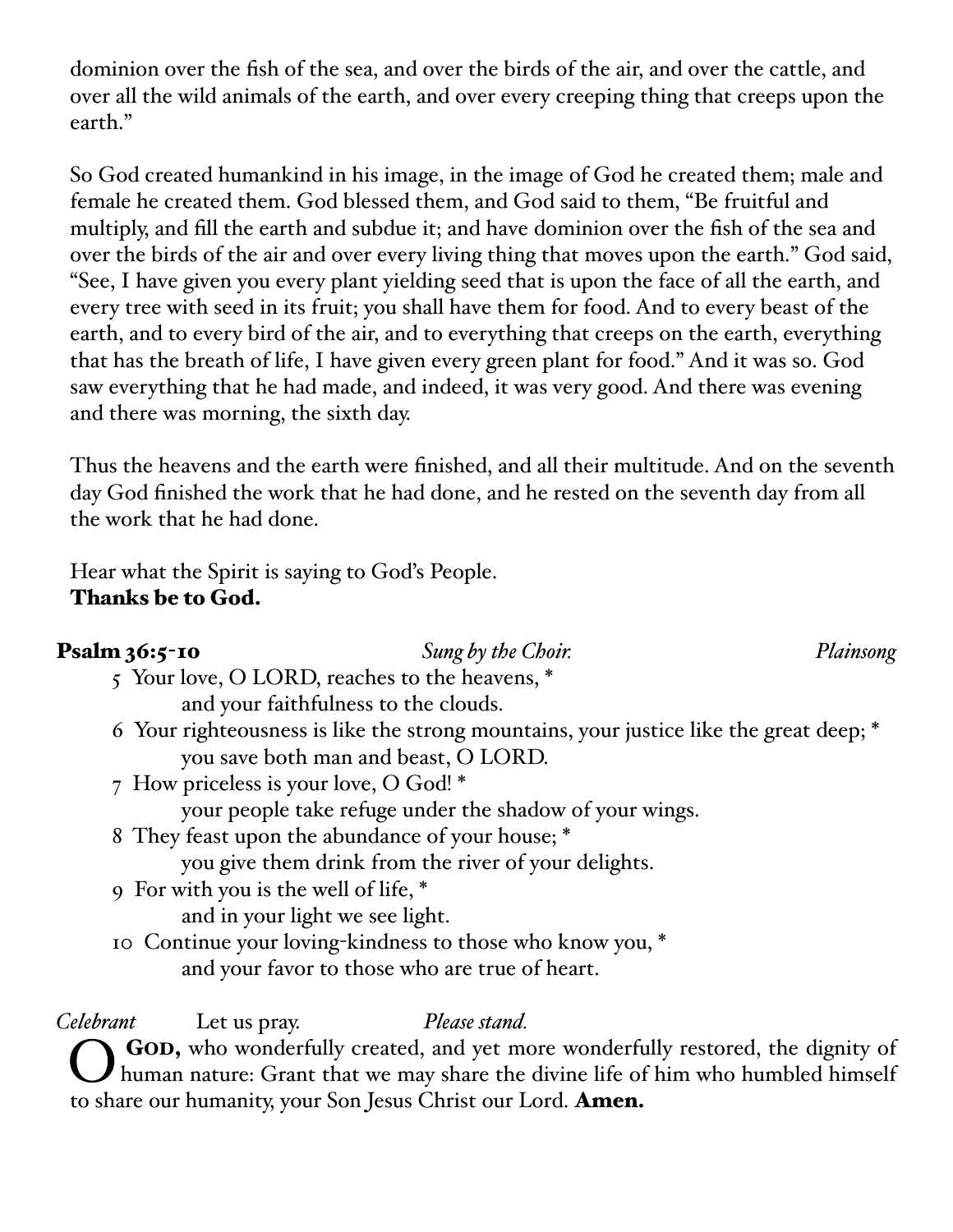# **II.** *Israel's deliverance at the Red Sea* Exodus 14:10<sup>-15:1</sup>

As Pharaoh drew near, the Israelites looked back, and there were the Egyptians<br>advancing on them. In great fear the Israelites cried out to the LORD. They said to Moses, "Was it because there were no graves in Egypt that you have taken us away to die in the wilderness? What have you done to us, bringing us out of Egypt? Is this not the very thing we told you in Egypt, 'Let us alone and let us serve the Egyptians'? For it would have been better for us to serve the Egyptians than to die in the wilderness." But Moses said to the people, "Do not be afraid, stand firm, and see the deliverance that the LORD will accomplish for you today; for the Egyptians whom you see today you shall never see again. The LORD will fight for you, and you have only to keep still." Then the LORD said to Moses, "Why do you cry out to me? Tell the Israelites to go forward. But you lift up your staff, and stretch out your hand over the sea and divide it, that the Israelites may go into the sea on dry ground. Then I will harden the hearts of the Egyptians so that they will go in after them; and so I will gain glory for myself over Pharaoh and all his army, his chariots, and his chariot drivers. And the Egyptians shall know that I am the LORD, when I have gained glory for myself over Pharaoh, his chariots, and his chariot drivers." The angel of God who was going before the Israelite army moved and went behind them; and the pillar of cloud moved from in front of them and took its place behind them. It came between the army of Egypt and the army of Israel. And so the cloud was there with the darkness, and it lit up the night; one did not come near the other all night. Then Moses stretched out his hand over the sea. The LORD drove the sea back by a strong east wind all night, and turned the sea into dry land; and the waters were divided. The Israelites went into the sea on dry ground, the waters forming a wall for them on their right and on their left. The Egyptians pursued, and went into the sea after them, all of Pharaoh's horses, chariots, and chariot drivers. At the morning watch the LORD in the pillar of fire and cloud looked down upon the Egyptian army, and threw the Egyptian army into panic. He clogged their chariot wheels so that they turned with difficulty. The Egyptians said, "Let us flee from the Israelites, for the LORD is fighting for them against Egypt." Then the LORD said to Moses, "Stretch out your hand over the sea, so that the water may come back upon the Egyptians, upon their chariots and chariot drivers." So Moses stretched out his hand over the sea, and at dawn the sea returned to its normal depth. As the Egyptians fled before it, the LORD tossed the Egyptians into the sea. The waters returned and covered the chariots and the chariot drivers, the entire army of Pharaoh that had followed them into the sea; not one of them remained. But the Israelites walked on dry ground through the sea, the waters forming a wall for them on their right and on their left. Thus the LORD saved Israel that day from the Egyptians; and Israel saw the Egyptians dead on the seashore. Israel saw the great work that the LORD did against the Egyptians. So the people feared the LORD and believed in the LORD and in his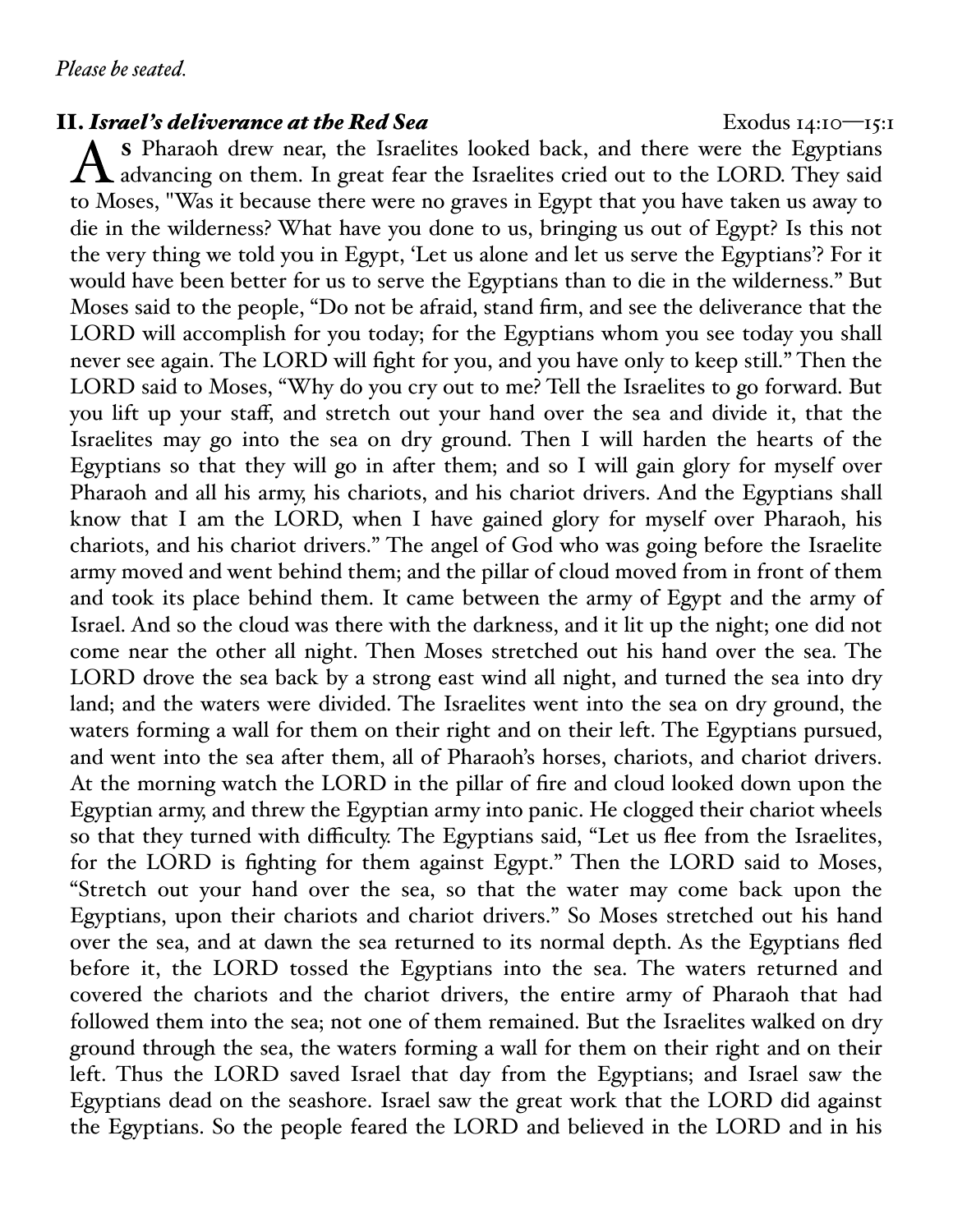servant Moses. Then the prophet Miriam, Aaron's sister, took a tambourine in her hand; and all the women went out after her with tambourines and with dancing. And Miriam sang to them: "Sing to the LORD, for he has triumphed gloriously; horse and rider he has thrown into the sea."

Hear what the Spirit is saying to God's People. Thanks be to God.

Hymn 648 *(verse 1 sung by the Choir, verse 2-4 sung by all. Remain seated.)*

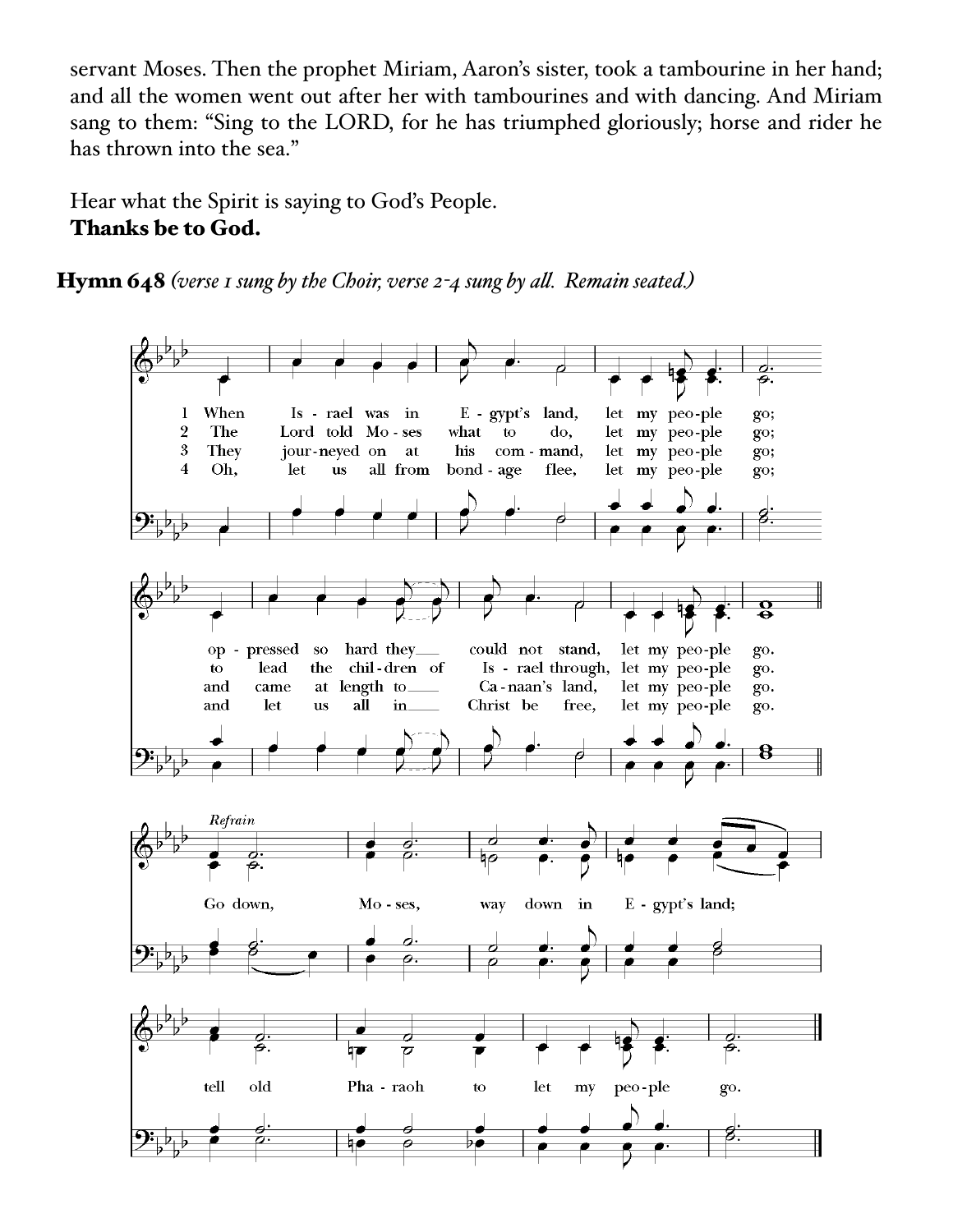*Celebrant* Let us pray. *Please stand.* O GOD, whose wonderful deeds of old shine forth even to our own day, you once delivered by the power of your mighty arm your chosen people from slavery under Pharaoh, to be a sign for us of the salvation of all nations by the water of Baptism: Grant that all the peoples of the earth may be numbered among the offspring of Abraham, and rejoice in the inheritance of Israel; through Jesus Christ our Lord. Amen*.*

# *Please be seated.*

# **III.** Salvation offered freely to all intervals of the same in the set of Isaiah 55:1-11

 $\mathbf{T}$   $\mathbf{T}$   $\mathbf{0}$ , everyone who thirsts, come to the waters; and you that have no money, come,  $\mathsf{L}$  buy and eat! Come, buy wine and milk without money and without price. Why do you spend your money for that which is not bread, and your labor for that which does not satisfy? Listen carefully to me, and eat what is good, and delight yourselves in rich food. Incline your ear, and come to me; listen, so that you may live. I will make with you an everlasting covenant, my steadfast, sure love for David. See, I made him a witness to the peoples, a leader and commander for the peoples. See, you shall call nations that you do not know, and nations that do not know you shall run to you, because of the LORD your God, the Holy One of Israel, for he has glorified you. Seek the LORD while he may be found, call upon him while he is near; let the wicked forsake their way, and the unrighteous their thoughts; let them return to the LORD, that he may have mercy on them, and to our God, for he will abundantly pardon. For my thoughts are not your thoughts, nor are your ways my ways, says the LORD. For as the heavens are higher than the earth, so are my ways higher than your ways and my thoughts than your thoughts. For as the rain and the snow come down from heaven, and do not return there until they have watered the earth, making it bring forth and sprout, giving seed to the sower and bread to the eater, so shall my word be that goes out from my mouth; it shall not return to me empty, but it shall accomplish that which I purpose, and succeed in the thing for which I sent it.

Hear what the Spirit is saying to God's People. Thanks be to God.

**Psalm 42:1-7** *Sung by the Choir. Plainsong* 

1 As the deer longs for the water-brooks,

so longs my soul for you, O God.

- 2 My soul is athirst for God, athirst for the living God; when shall I come to appear before the presence of God?
- 3 My tears have been my food day and night, while all day long they say to me, "Where now is your God?"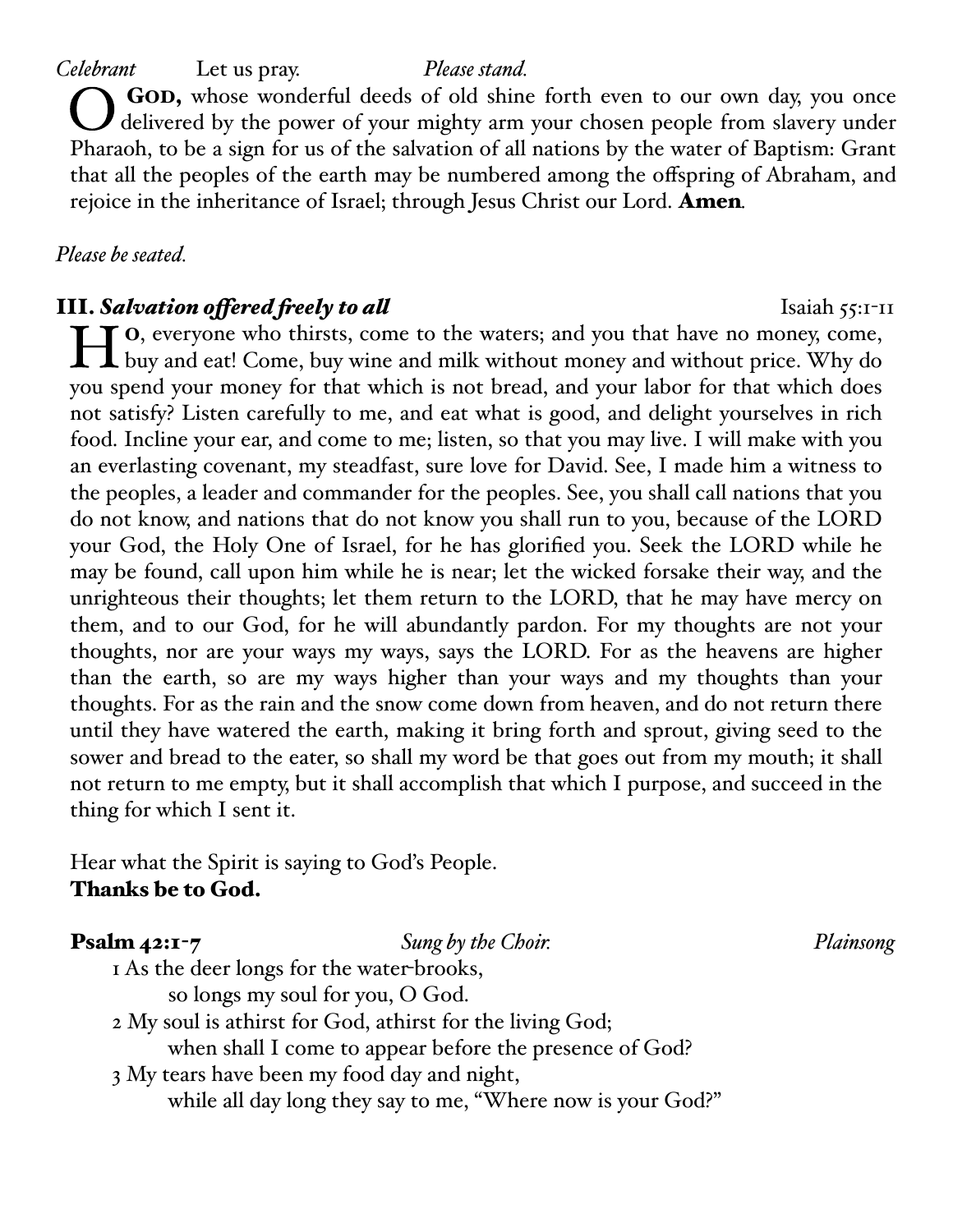4 I pour out my soul when I think on these things;

how I went with the multitude and led them into the house of God.

- 5 With the voice of praise and thanksgiving,
	- among those who keep holy-day.
- 6 Why are you so full of heaviness, O my soul?
	- and why are you so disquieted within me?
- 7 Put your trust in God;

for I will yet give thanks to him, who is the help of my countenance, and my God.

*Celebrant* Let us pray. *Please stand.* GOD, you have created all things by the power of your Word, and you renew the earth by your Spirit: Give now the water of life to those who thirst for you, that they may bring forth abundant fruit in your glorious kingdom; through Jesus Christ our Lord. Amen*.*

*Please be seated.*

IV. The valley of dry bones<br> **The hand of the LORD** came upon me, and he brought me out by the spirit of the THE hand of the LORD came upon me, and he brought me out by the spirit of the LORD and set me down in the middle of a valley; it was full of bones. He led me all around them; there were very many lying in the valley, and they were very dry. He said to me, "Mortal, can these bones live?" I answered, "O Lord GOD, you know." Then he said to me, "Prophesy to these bones, and say to them: O dry bones, hear the word of the LORD. Thus says the Lord GOD to these bones: I will cause breath to enter you, and you shall live. I will lay sinews on you, and will cause flesh to come upon you, and cover you with skin, and put breath in you, and you shall live; and you shall know that I am the LORD." So I prophesied as I had been commanded; and as I prophesied, suddenly there was a noise, a rattling, and the bones came together, bone to its bone. I looked, and there were sinews on them, and flesh had come upon them, and skin had covered them; but there was no breath in them. Then he said to me, "Prophesy to the breath, prophesy, mortal, and say to the breath: Thus says the Lord GOD: Come from the four winds, O breath, and breathe upon these slain, that they may live." I prophesied as he commanded me, and the breath came into them, and they lived, and stood on their feet, a vast multitude. Then he said to me, "Mortal, these bones are the whole house of Israel. They say, 'Our bones are dried up, and our hope is lost; we are cut off completely.' Therefore prophesy, and say to them, Thus says the Lord GOD: I am going to open your graves, and bring you up from your graves, O my people; and I will bring you back to the land of Israel. And you shall know that I am the LORD, when I open your graves, and bring you up from your graves, O my people. I will put my spirit within you, and you shall live, and I will place you on your own soil; then you shall know that I, the LORD, have spoken and will act," says the LORD.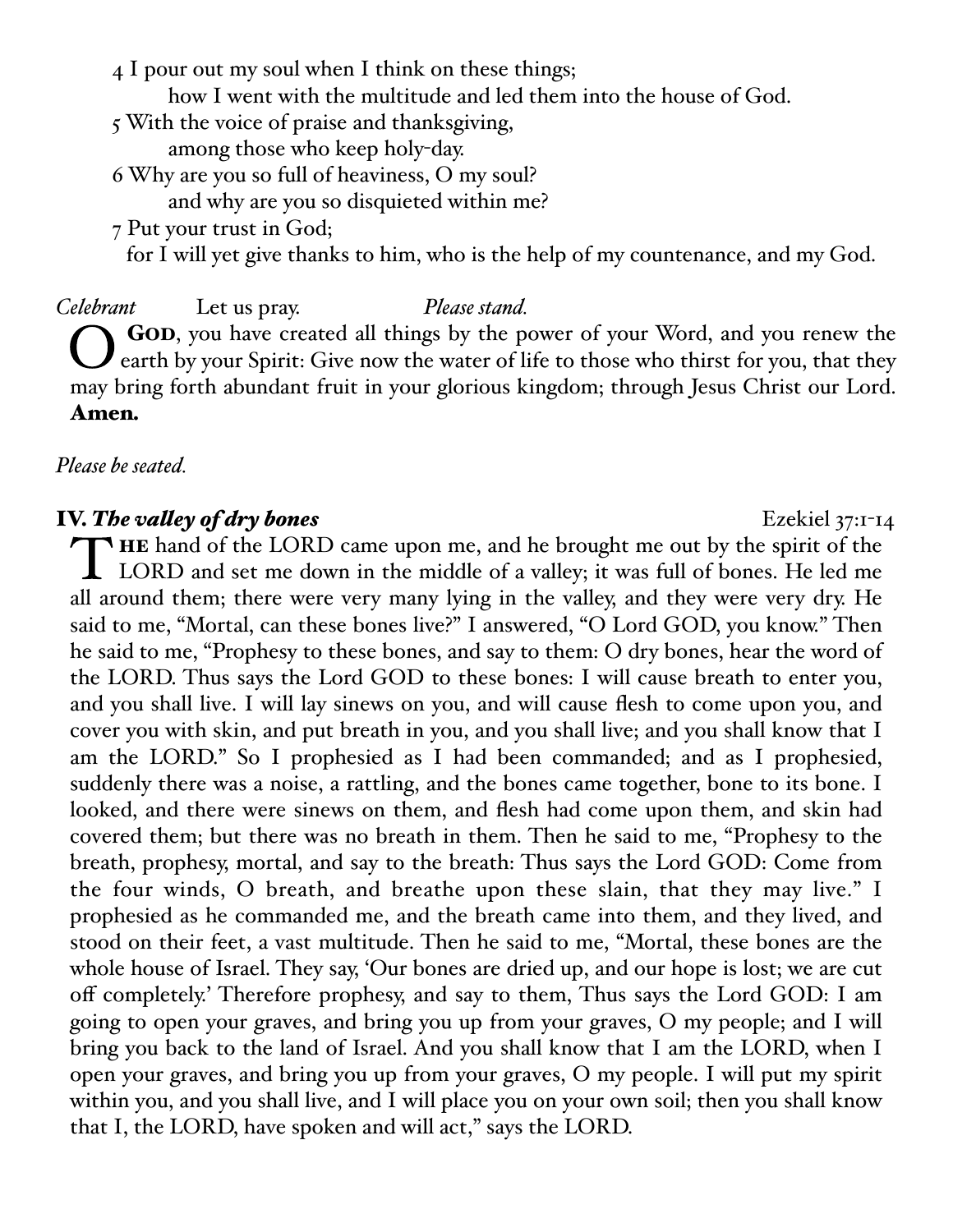Psalm 30 *Read antiphonally by whole verse, beginning with the high voices. High voices* I I will exalt you, O Lord, because you have lifted me up and have not let my enemies triumph over me. *Low voices* 2 O Lord my God, I cried out to you and you restored me to health. 3 You brought me up, O Lord, from the dead; you restored my life as I was going down to the grave. 4 Sing to the Lord you servants of his; give thanks for the remembrance of his holiness. 5 For his wrath endures but the twinkling of an eye, his favor for a lifetime. 6 Weeping may spend the night, but joy comes in the morning. 7 While I felt secure, I said, "I shall never be disturbed. You, Lord, with your favor, made me as strong as the mountains." 8 Then you hid your face, and I was filled with fear. 9 I cried to you, O Lord; I pleaded with the Lord, saying, 10 "What profit is there in my blood, if I go down to the Pit? will dust praise you or declare your faithfulness? 11 Hear, O Lord, and have mercy upon me; O Lord, be my helper." 12 You have turned my wailing into dancing; you have put off my sack-cloth and clothed me with joy. 13 Therefore my heart sings to you without ceasing; O Lord my God, I will give you thanks for ever.

*Celebrant* Let us pray. *Please stand.* A LMIGHTY God, by the Passover of your Son you have brought us out of sin into righteousness and out of death into life: Grant to those who are sealed by your Holy Spirit the will and the power to proclaim you to all the world; through Jesus Christ our Lord. Amen*.*

*The People remain standing.*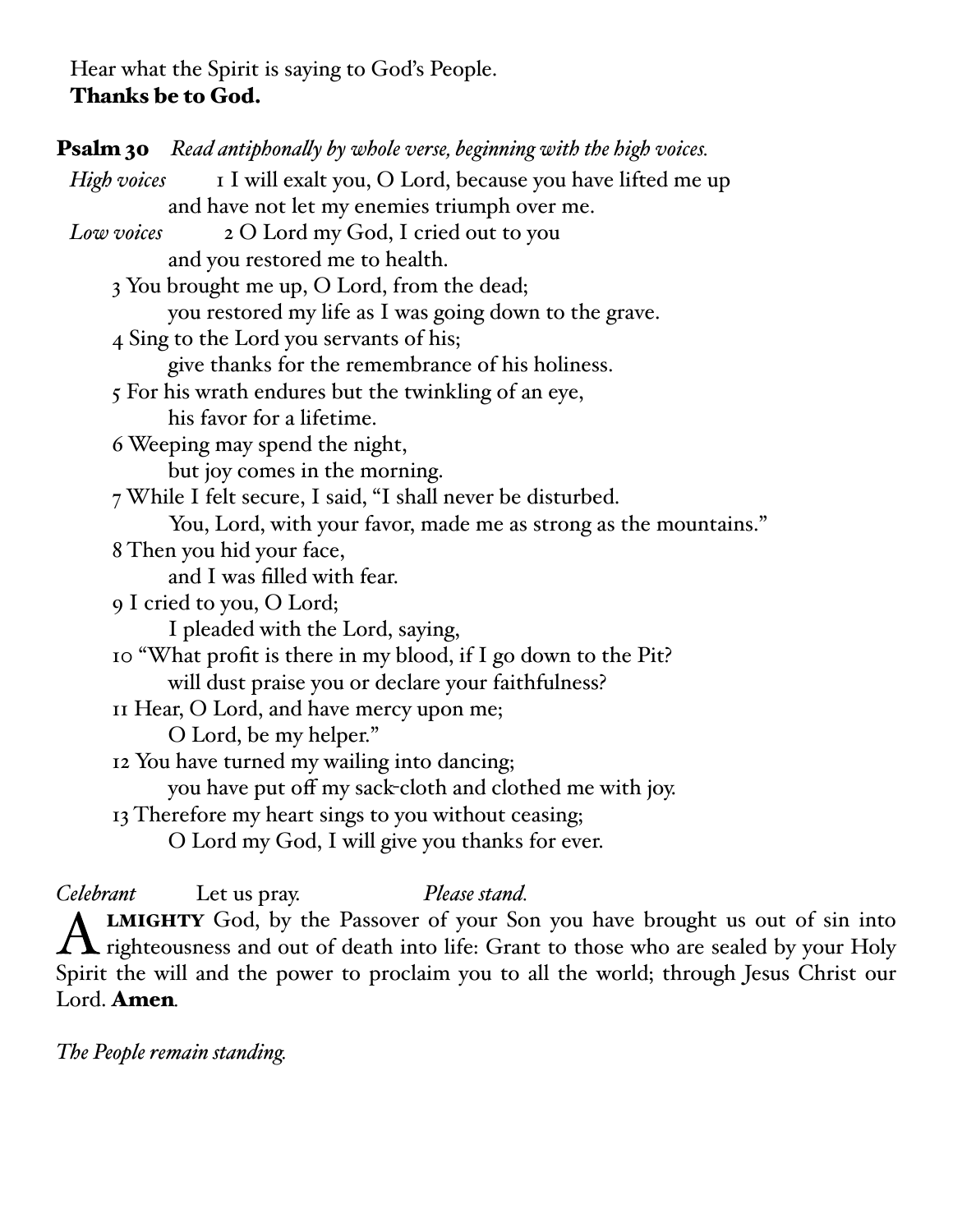# REAFFIRMATION OF BAPTISMAL VOWS

Through the Paschal mystery, dear friends, we are buried with Christ by Baptism into his death, and raised with him to newness of life. I call upon you, therefore, now that our Lenten observance is ended, to renew the solemn promises and vows of Holy Baptism, by which we once renounced the devil and all his works, and promised to serve God faithfully in his one holy Catholic Church.

| Celebrant<br>People        | Do you reaffirm your renunciation of evil<br>and renew your commitment to Jesus Christ?<br>I do.                                                                                                                                                                                                                                                                                                                                                                 |
|----------------------------|------------------------------------------------------------------------------------------------------------------------------------------------------------------------------------------------------------------------------------------------------------------------------------------------------------------------------------------------------------------------------------------------------------------------------------------------------------------|
| <i>Celebrant</i><br>People | Do you believe in God the Father?<br>I believe in God, the Father Almighty, creator of heaven and earth.                                                                                                                                                                                                                                                                                                                                                         |
| Celebrant<br>People        | Do you believe in Jesus Christ, the Son of God?<br>I believe in Jesus Christ, his only Son, our Lord. He was conceived by<br>the power of the Holy Spirit and born of the Virgin Mary. He suffered<br>under Pontius Pilate, was crucified, died, and was buried. He<br>descended to the dead. On the third day he rose again. He ascended<br>into heaven, and is seated at the right hand of the Father. He will<br>come again to judge the living and the dead. |
| Celebrant<br>People        | Do you believe in God the Holy Spirit?<br>I believe in the Holy Spirit, the holy catholic Church, the communion<br>of saints, the forgiveness of sins, the resurrection of the body, and the<br>life everlasting.                                                                                                                                                                                                                                                |
| Celebrant                  | Will you continue in the apostles' teaching and fellowship, in the breaking of<br>bread, and in the prayers?<br>I will, with God's help.                                                                                                                                                                                                                                                                                                                         |
| People                     |                                                                                                                                                                                                                                                                                                                                                                                                                                                                  |
| Celebrant                  | Will you persevere in resisting evil, and, whenever you fall into sin,<br>repent and return to the Lord?                                                                                                                                                                                                                                                                                                                                                         |
| People                     | I will, with God's help.                                                                                                                                                                                                                                                                                                                                                                                                                                         |
| Celebrant<br>People        | Will you proclaim by word and example the Good News of God in Christ?<br>I will, with God's help.                                                                                                                                                                                                                                                                                                                                                                |
| <b>Celebrant</b><br>People | Will you seek and serve Christ in all persons, loving your neighbor as yourself?<br>I will, with God's help.                                                                                                                                                                                                                                                                                                                                                     |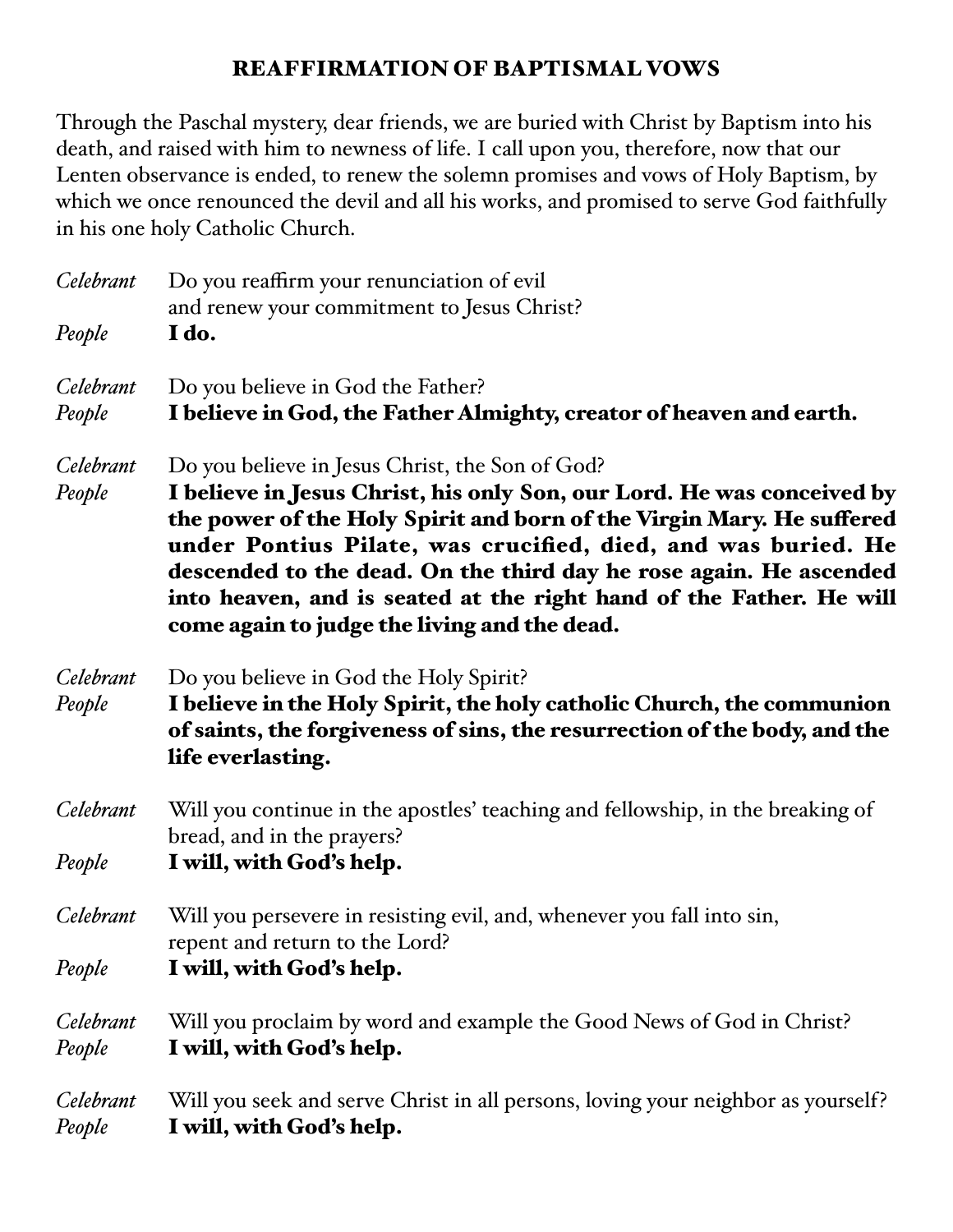*Celebrant* Will you strive for justice and peace among all people, and respect the dignity of every human being?

*People* I will, with God's help.

*Celebrant* Will you cherish the wondrous works of God, and protect and restore the beauty and integrity of all creation?

# *People* I will, with God's help.

May Almighty God, the Father of our Lord Jesus Christ, who has given us a new birth by water and the Holy Spirit, and bestowed upon us the forgiveness of sins, keep us in eternal life by his grace, in Christ Jesus our Lord. Amen*.*

# THANKSGIVING OVER THE WATER

| <i>Celebrant</i> | The Lord be with you.                      |
|------------------|--------------------------------------------|
| People           | And also with you.                         |
| <i>Celebrant</i> | Let us give thanks to the Lord our God.    |
| People           | It is right to give God thanks and praise. |

We thank you, Almighty God, for the gift of water. Over it the Holy Spirit moved in the beginning of creation. Through it you led the children of Israel out of their bondage in Egypt into the land of promise. In it your Son Jesus received the baptism of John and was anointed by the Holy Spirit as the Messiah, the Christ, to lead us, through his death and resurrection, from the bondage of sin into everlasting life. We thank you, Father, for the water of Baptism. In it we are buried with Christ in his death. By it we share in his resurrection. Through it we are reborn by the Holy Spirit.

Now sanctify this water, we pray you, by the power of your Holy Spirit, that those who here are cleansed from sin and born again may continue for ever in the risen life of Jesus Christ our Savior. To him, to you, and to the Holy Spirit, be all honor and glory, now and for ever. Amen.

*The Celebrant then sprinkles the Congregation with the Holy Water as a reminder of our Baptism.*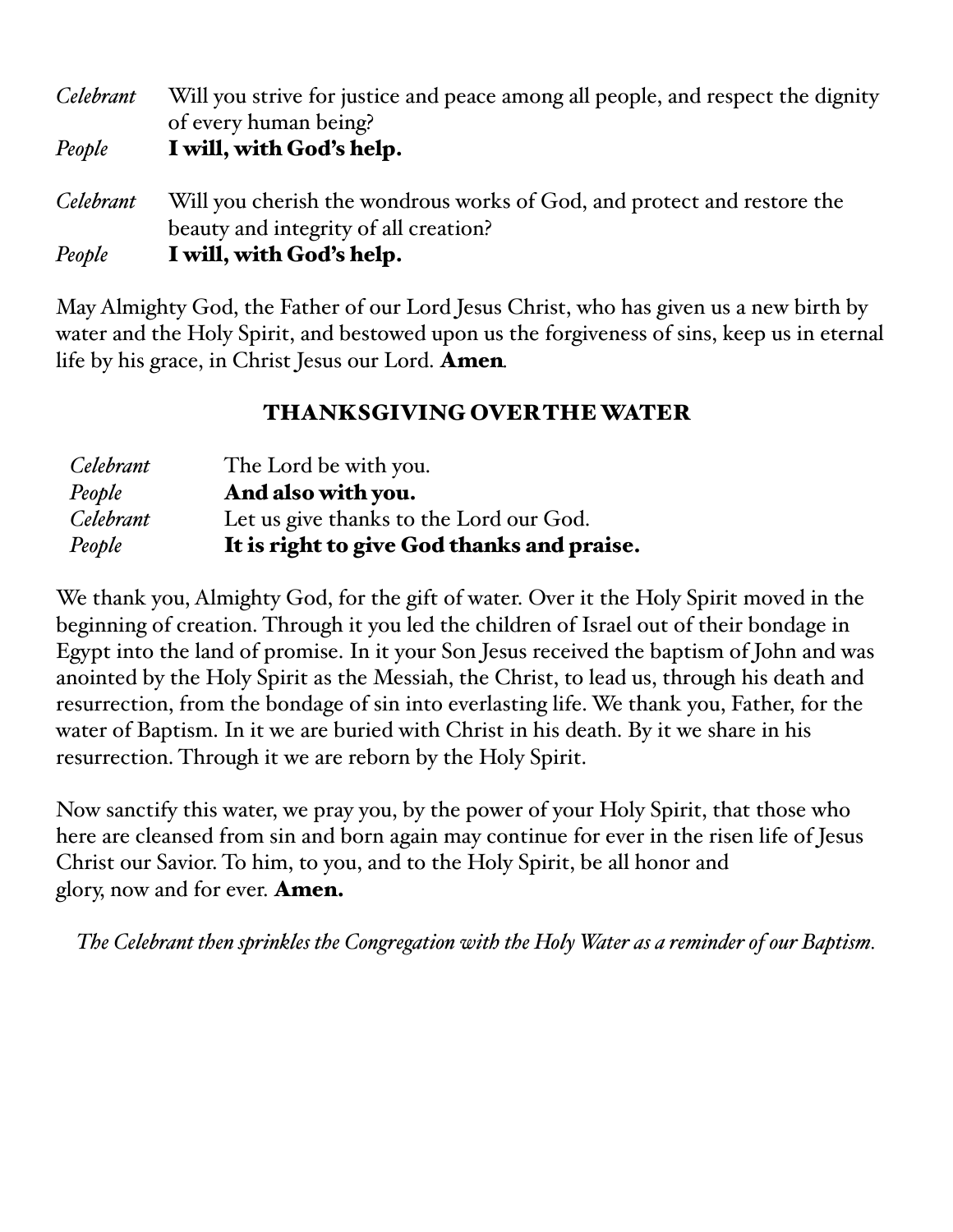# THE EASTER ACCLAMATION

# *Celebrant* ALLELUIA. CHRIST IS RISEN. *People SHOUT* THE LORD IS RISEN INDEED. ALLELUIA.

GLORIA IN EXCELSIS: Hymnal S 278 *William Mathias*

*During the Gloria, the flame from the Paschal candle is taken to light the altar candles, symbolizing the light of Christ going out into the world. The altar is censed.*

# THE HOLY EUCHARIST

### THE COLLECT

| <i>Celebrant</i> | The Lord be with you. |
|------------------|-----------------------|
| People           | And also with you.    |
| <i>Celebrant</i> | Let us pray.          |

O GOD, who made this most holy night to shine with the glory of the Lord's resurrection: Stir up in your Church that Spirit of adoption which is given to us in Baptism, that we, being renewed both in body and mind, may worship you in sincerity and truth; through Jesus Christ our Lord, who lives and reigns with you, in the unity of the Holy Spirit, one God, now and for ever. Amen*.*

### THE EPISTLE *Please be seated.* Romans 6:3-11

**D** O you not know that all of us who have been baptized into Christ Jesus were baptized into his death? Therefore we have been buried with him by baptism into death, so that, just as Christ was raised from the dead by the glory of the Father, so we too might walk in newness of life. For if we have been united with him in a death like his, we will certainly be united with him in a resurrection like his. We know that our old self was crucified with him so that the body of sin might be destroyed, and we might no longer be enslaved to sin. For whoever has died is freed from sin. But if we have died with Christ, we believe that we will also live with him. We know that Christ, being raised from the dead, will never die again; death no longer has dominion over him. The death he died, he died to sin, once for all; but the life he lives, he lives to God. So you also must consider yourselves dead to sin and alive to God in Christ Jesus.

HYMN 208: The strife is o'er *Please stand. Victory*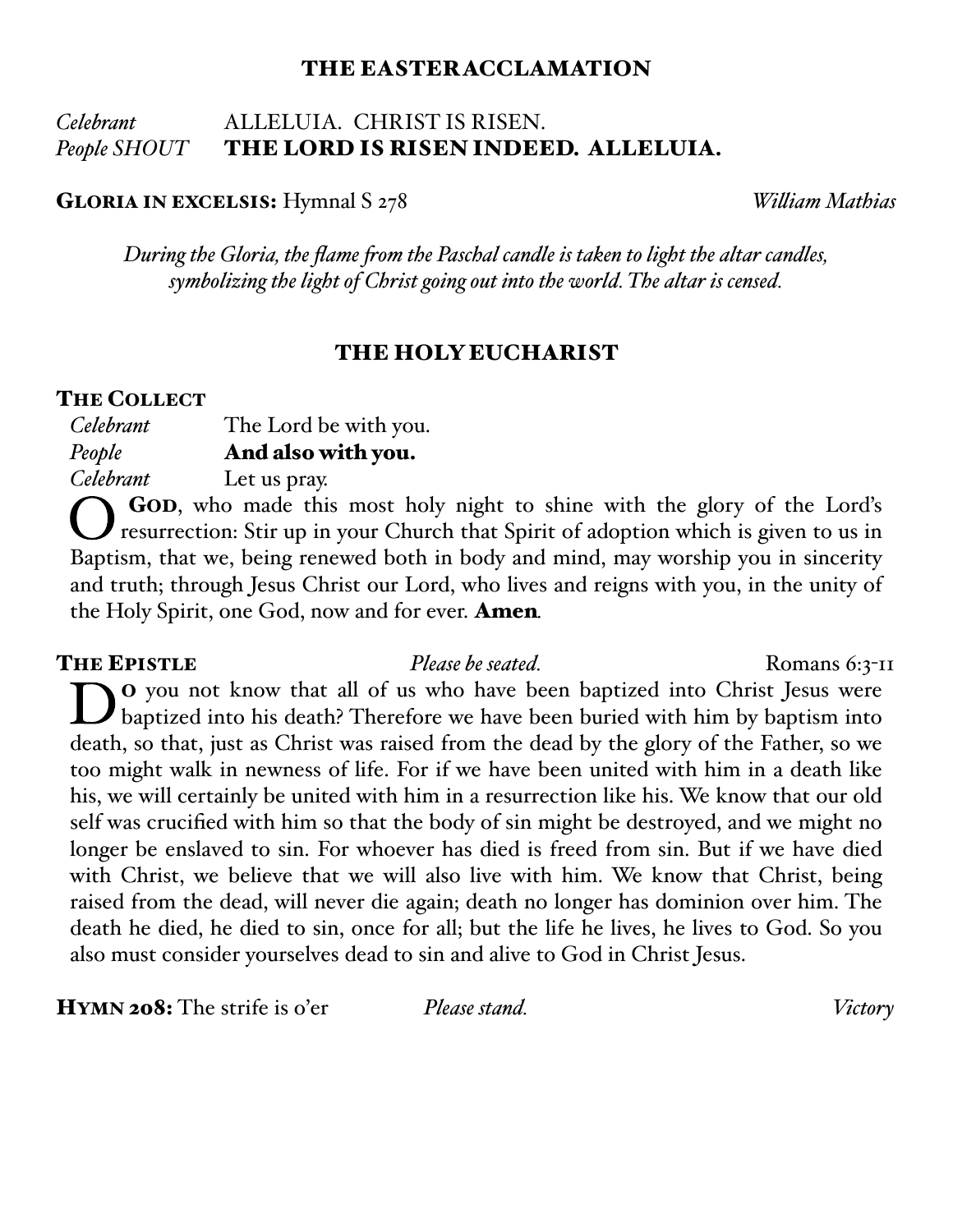**THE GOSPEL** *Remain standing.* Luke 24:1-12

*Priest* The Holy Gospel of our Lord Jesus Christ, according to Luke. *People* Glory to you, Lord Christ.

 $\mathbf N$  the first day of the week, at early dawn, the women who had come with Jesus from Galilee came to the tomb, taking the spices that they had prepared. They found the stone rolled away from the tomb, but when they went in, they did not find the body. While they were perplexed about this, suddenly two men in dazzling clothes stood beside them. The women were terrified and bowed their faces to the ground, but the men said to them, "Why do you look for the living among the dead? He is not here, but has risen. Remember how he told you, while he was still in Galilee, that the Son of Man must be handed over to sinners, and be crucified, and on the third day rise again." Then they remembered his words, and returning from the tomb, they told all this to the eleven and to all the rest. Now it was Mary Magdalene, Joanna, Mary the mother of James, and the other women with them who told this to the apostles. But these words seemed to them an idle tale, and they did not believe them. But Peter got up and ran to the tomb; stooping and looking in, he saw the linen cloths by themselves; then he went home, amazed at what had happened.

| Priest | The Gospel of the Lord.     |
|--------|-----------------------------|
| People | Praise to you, Lord Christ. |

THE HOMILY *Please be seated.* The Reverend Noah Van Niel

THE PEACE *Please stand. Celebrant* The peace of the Lord be always with you. *People* **And also with you.**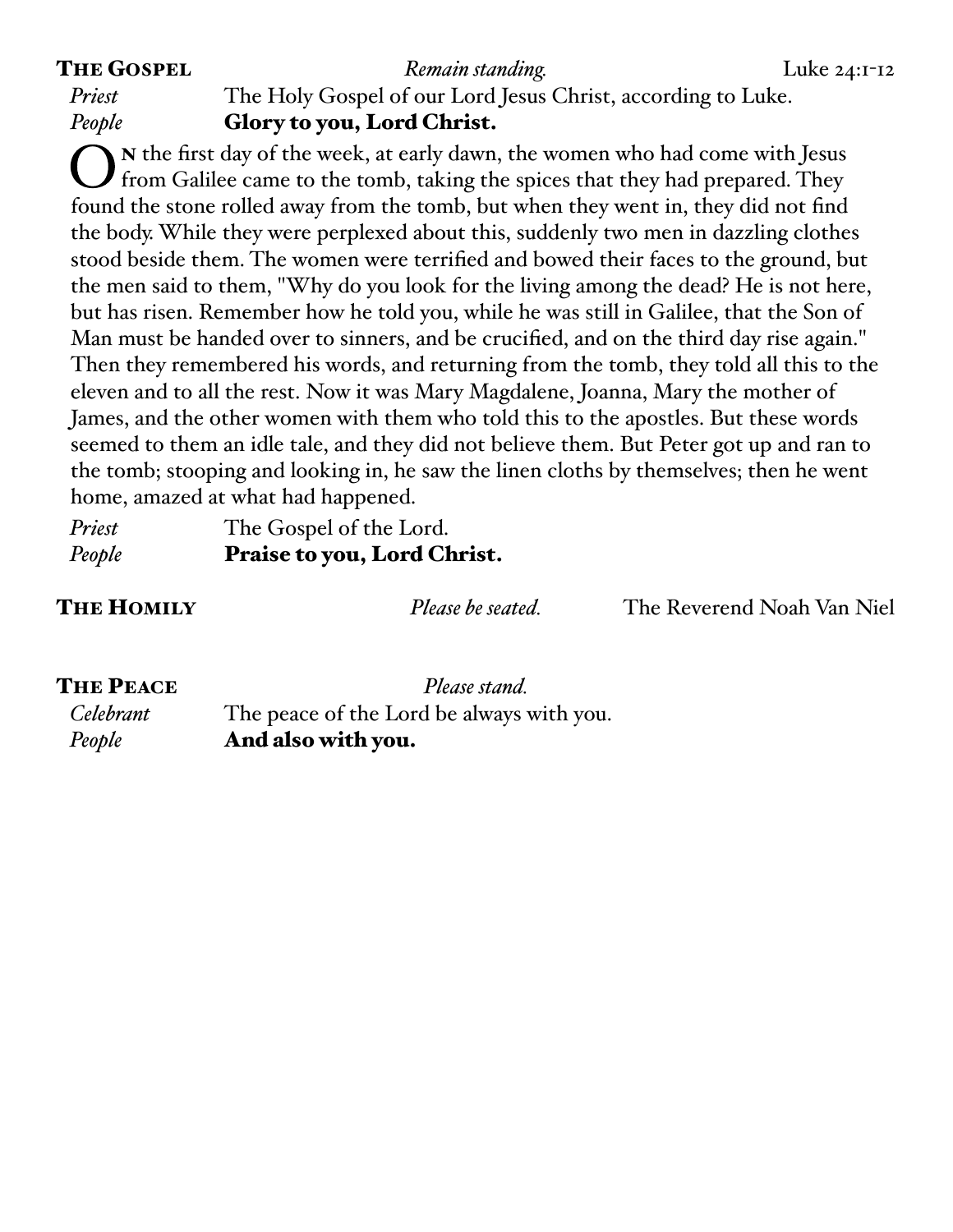### THE HOLY COMMUNION

### OFFERTORY ANTHEM: This joyful Eastertide *Charles Wood*

### THE GREAT THANKSGIVING *All stand.*



### SANCTUS - Hymnal S 128 *William Mathias*

# Holy, Holy, Holy Lord, God of power and might, heaven and earth are full of your glory. Hosanna in the highest. Blessed is he who comes in the name of the Lord. Hosanna in the highest.

*The Celebrant continues with Eucharistic Prayer D (BCP p. 372).*

*…*Recalling Christ's death and his descent among the dead, proclaiming his resurrection and ascension to your right hand, awaiting his coming in glory; and offering to you, from the gifts you have given us, this bread and this cup, we praise you and we bless you.

We praise you, we bless you, we give thanks to you, and we pray to you, Lord our God.

And now, as our Savior Christ hath taught us, we are bold to say: (*Hymnal S119)* OUR Father, who art in heaven, hallowed be thy Name, thy kingdom come, thy will be done, on earth as it is in heaven. Give us this day our daily bread. And forgive us our trespasses, as we forgive those who trespass against us. And lead us not into temptation, but deliver us from evil. For thine is the kingdom, and the power, and the glory, for ever and ever. Amen.